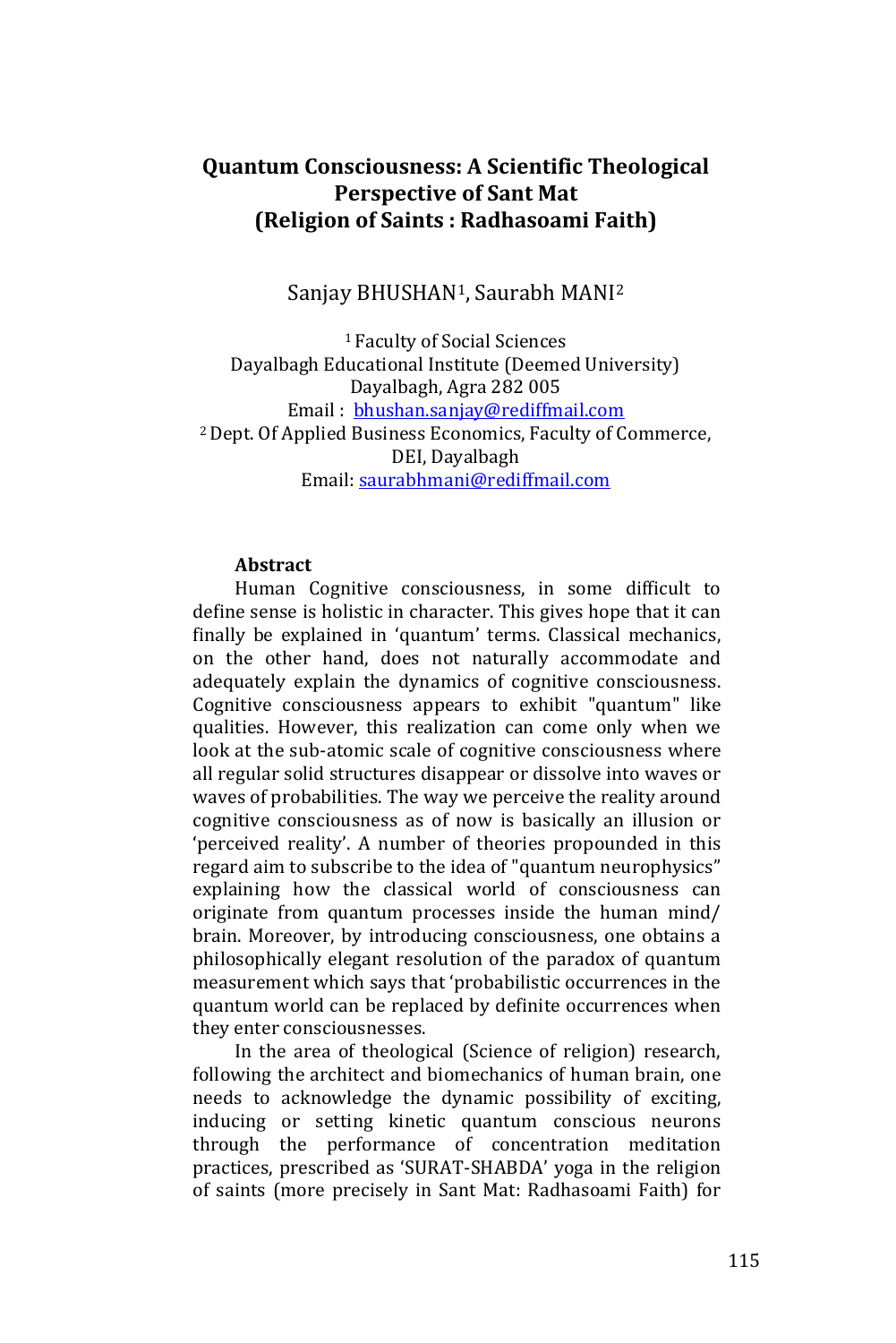the awakening of a fairly dormant conscious-spiritual dynamics inside a human mind/brain and transforming it into an enlightened quantum brain.

Quantum consciousness can be understood as a Neuro-Spiritual phenomenon which is inseparably associated and in communion with the dynamic Genetic-physical existence of a human being. The present paper postulates a dynamic hypothesis and scientific exploration of quantum consciousness, it's neural-genetic correlate and the prospect of quantum computation apart from proposing a thrilling prospect of genetic engineering in order to evolve a perfectly compatibility human physical system in communion with the 'quantum conscious spiritual system'.

**Keywords:** Quantum Consciousness, Neural-Genome Correlate, Quantum Computation

## **Introduction**

Human Cognitive consciousness, in some difficult to define sense is systemic and holistic in character. This gives hope that it can somewhat be explained in 'quantum' terms, as the classical mechanics, on the other hand, does not naturally accommodate and adequately explain the dynamics of cognitive consciousness. 'Quantum Consciousness' is one of those multidisciplinary areas of integrative systemic research where we borrow the principles of quantum physics and quantum mechanics to find answers for some of the most intriguing questions pertaining to cognitive consciousness. Most of the nineteenth century science was founded upon a "Newtonian Absolute Physics" which provided a description of the world as interplay of forces obeying immutable laws and following a predetermined trajectorial pattern. This was considered as the "billiard ball" view of the world. This comfortably solid and deterministic world view of the materialists has however been undermined by the new physics, and in particular through quantum science. Discovering the properties of sub-atomic matter, an element of probability had to be introduced into the physicists' calculations, and each sub-atomic event was characterized in itself inherently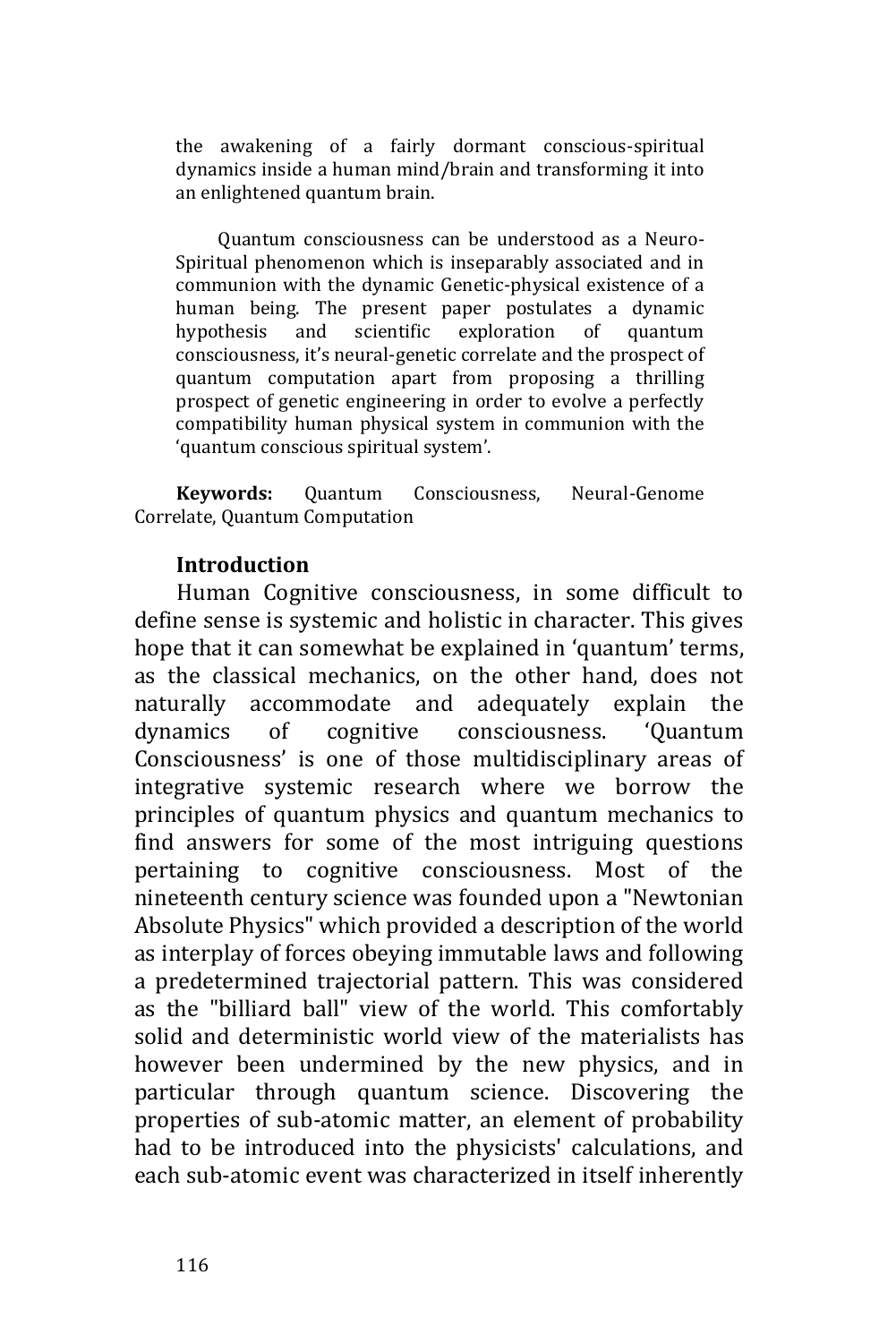unpredictable and uncertain - one could only ascribe a probability to the outcome. In the Quantum picture of the world, each individual event cannot be determined exactly, but has to be described by a 'wave' of probability. Thus the simple billiard ball model collapses at the sub-atomic level [1].

The famous equation of Quantum theory embodying Heisenberg's Uncertainty Principle is:

Planck's constant = (uncertainty in energy)  $x$ (uncertainty in position)

# **I. Science of Quantum Consciousness and Neural Design**

Seen from a distant macro perspective, we may have the impression about the pre-structured cognitive consciousness expressed in an exact and precise predictable way, but, in fact, cognitive consciousness does also exhibit, albeit at the quantum scale level, "quantum" like qualities. The way we perceive the reality around consciousness as of now is basically an illusion or 'perceived reality' and according to the quantum explanation, even the formation of so called deterministic consciousness structures can not be achieved through a linear deterministic route.

A growing number of investigators believe that the first step toward a science of consciousness is to discover the neural correlates of consciousness. Indeed, Neuro-Genetic scientists have gone so far as to proclaim that we need to discover the neural correlates of consciousnesses. In this way, Cognitive neuroscience can be found to be a branch of the scientific study of biological mechanism underlying cognition, with a specific focus on the neural substrates of mental processes and their behavioral manifestations. It addresses the questions of how psychological and cognitive functions are produced by the neural circuitry [2]. One of the strongest proponents of a theory of consciousness founded on Quantum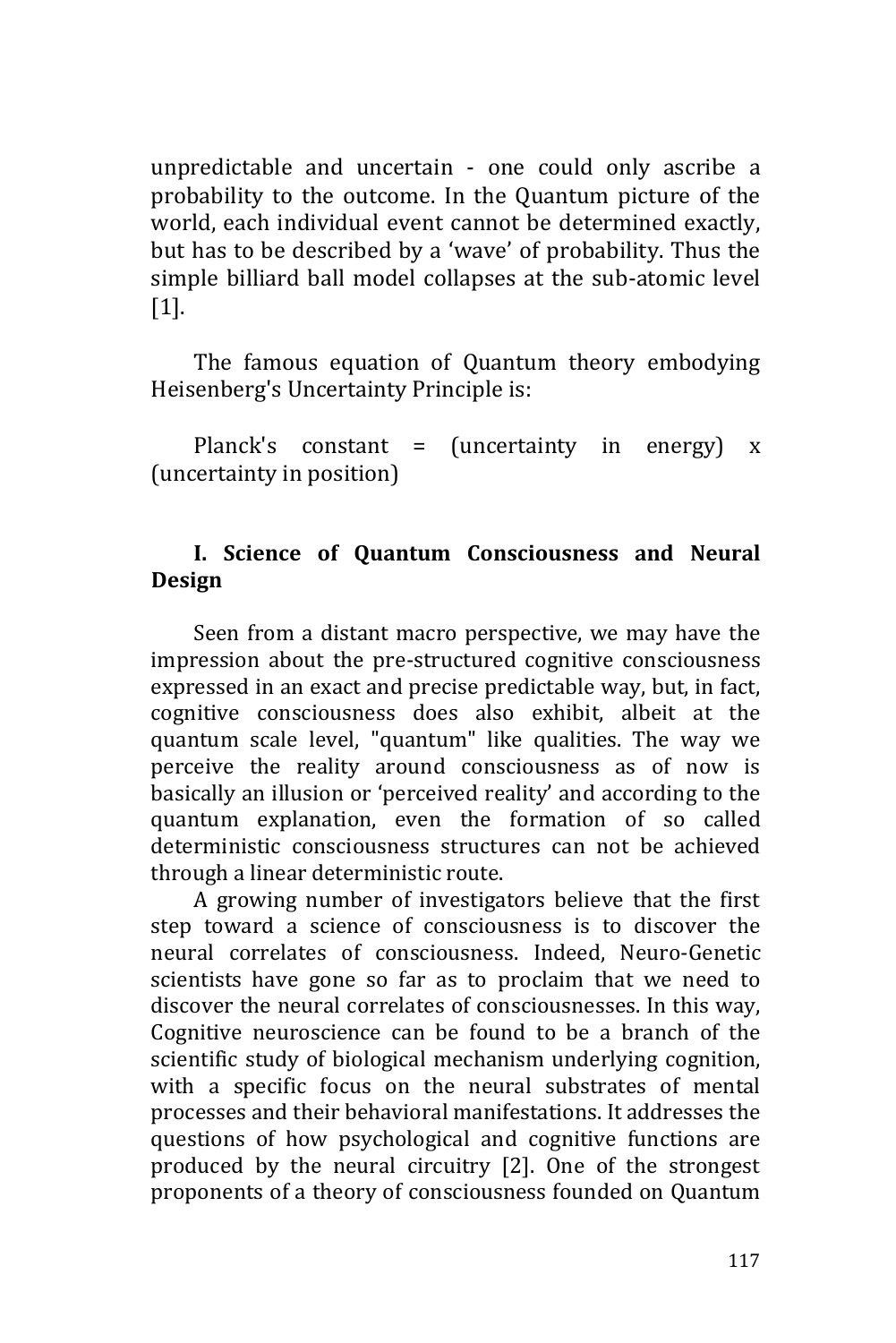Theory, Sir Roger Penrose, a leading British physicist (in association with his American associate Stuart Hameroff) opined that consciousness must be a quantum phenomenon because neurons are too big to account for consciousness. According to him, inside neurons there is a "cytoskeleton" (also known as Corticons as primitive substance than neurons), the structure that holds cells together, whose "microtubules" (hollow protein cylinders 25-nanometers in diameter, Figure 1) control the function of synapses [3].

The hypothesis propounded by Penrose is also affirmed by the Japanese physicist Kunio Yasue and the American physicist Gordon Globus who claim that brain substrates uphold second-order quantum fields. Their idea is derived form the quantum field theory developed in the 1960s by another Japanese physicist Hiroomi Umezawa and on his concept of "Corticons" as more primitive substance than "neurons". We can call it 'quantum conscious neuron' and hypothesize it to be like a light or photon like entity- a superluminal (photogenic/ photonic) particle having dynamic quantum motions inside the gray-white matter of cerebral cortex. Hence, the above hypotheses primarily aim to subscribe to the idea of "quantum neurophysics explaining how the classical world of consciousness can originate from quantum processes inside the mind/ brain.

Quantum neuro-physicists also believe that the several layers of the brain can host quantum processes, whose quantum properties can effectively explain the dynamics of cognitive consciousness. They conceptualize the human brain as a macroscopic quantum system made up of sub-atomic structures such as microtubules which lie inside the neuron, and which contain quasi-crystalline water molecules that again lend themselves to quantum effects [3].

In the discipline of theology (Science of religion) too, following the architect and biomechanics of human brain, one can easily acknowledge the dynamic possibility of exciting, inducing or setting kinetic these quantum conscious neurons through the performance of concentration meditation practices, prescribed as 'SURAT-SHABDA' yoga in the religion of saints (more precisely in Sant Mat: Radhasoami Faith) for the awakening of a fairly dormant conscious-spiritual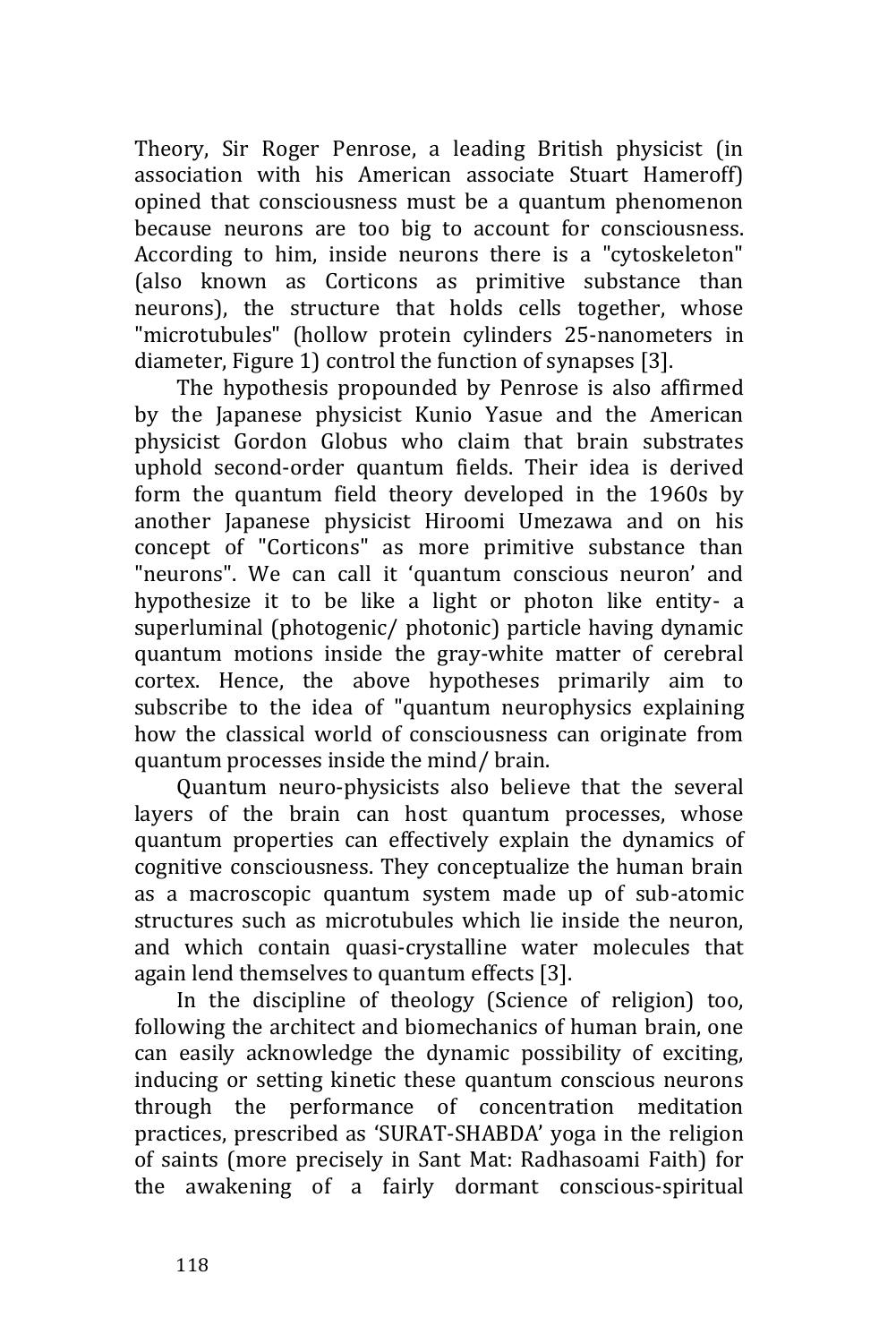dynamics inside a human mind/brain and transforming it into an enlightened quantum brain [4].

The possibility of such excitation and transformation is firmly founded on the postulate of the quantum neural states (super positioned wave like entities) having their own spacetime geometry coined as 'objective reduction'. And, under special circumstances (such as in the case of electrical or concentration-meditation induced excitation), which microtubules of quantum neurons are suitable for, the separation of space-time geometry reaches a point-known as the quantum gravity threshold where the system must choose another state or collapse into other state.

Hence, when a quantum neuron system collapses from, say, a quantum superposition state of low consciousness to a state of high consciousness during the meditation process without any external environmental intervention or assistance, by objective reduction criterion (Figure 2), we sense out an internal intervention of a non-computable element in it causing the self-collapse.

Objective Reduction Postulate of Quantum Consciousness: According to Robert Penrose, Consciousness is an actual physical process, a sequence of quantum state reductions connected by E=h/t to an objective threshold inherent in spacetime geometry. He further stresses that underlying structure of the quantum world embeds Platonic information and precursors of life and consciousness. As we all also know that Einstein had also stated that matter is equivalent to curvature in space-time, which also means not only at large scales, but at infinitesimally tiny scales – the basement level of the universe at the Planck scale…10-33 cm. Penrose observed that quantum superposition – an object in two places/states simultaneously – equated to two space-time curvatures in different directions: a bubble or separation in the fabric of reality. But the separations are unstable, and after a time t (given by E=h/t) will spontaneously self-collapse to one curvature or the other (an "objective reduction" – O.R., Figure 3).

Enhancing and reaching to the higher quantum neural potential above the quantum gravity threshold level can be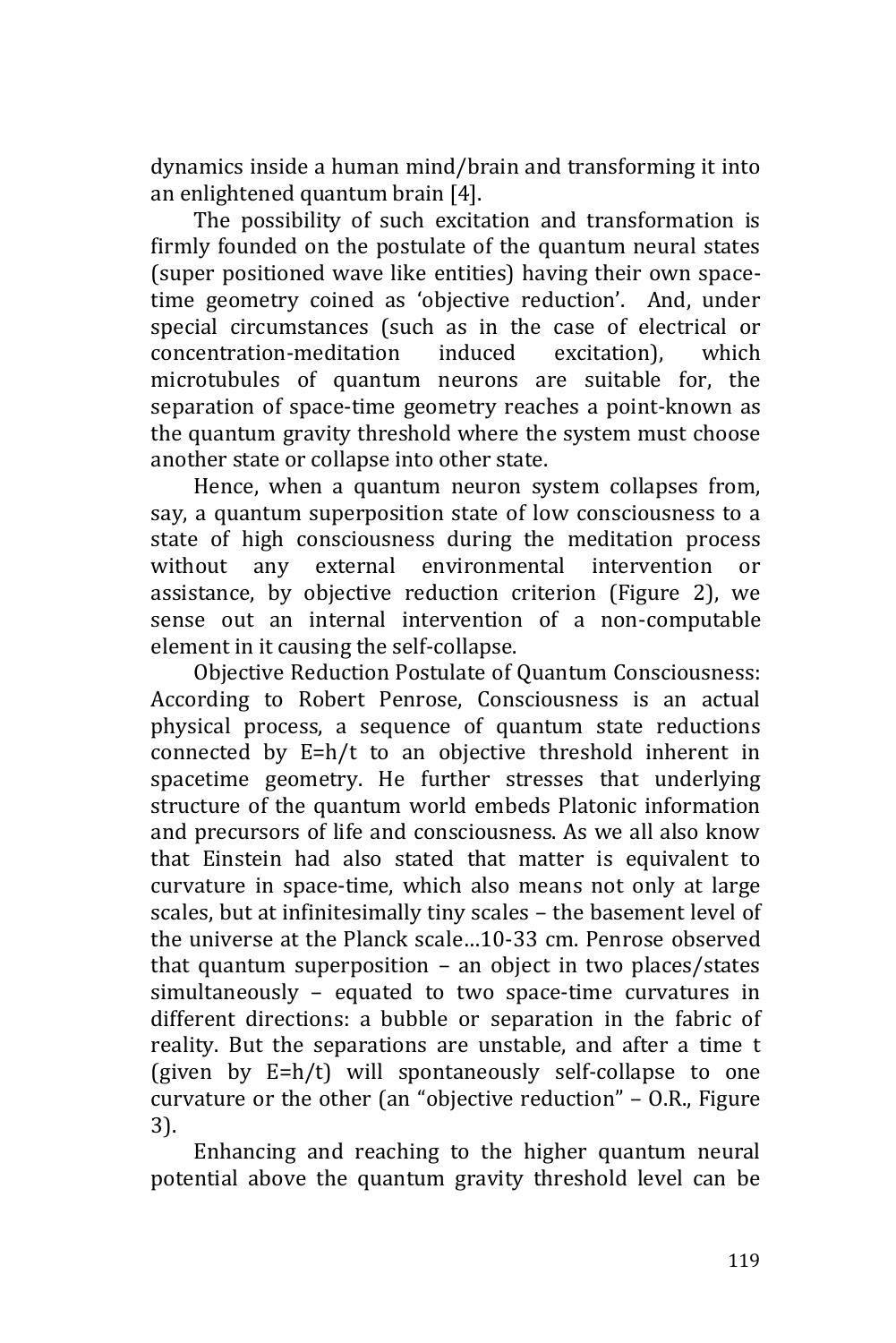closely associated to the state of "Trance" or Higher degree Consciousness as referred in the various religious literatures. The state of trance is described as the elimination or the cessation of the functions of the physical media resulting in spirits being endowed with higher powers of senses, foresight and access to a plane which is different from the planes of the three dimensions etc. [5]. This may also be attributed to the quantum spin carrying quantum information and different configurations of quantum spin geometry ultimately leading to varieties of quantum coherent 'spiritual experiences'. This is probably why quantum consciousness has yet not been measured applying any physical measurement or it is not even conceivably measurable by the quantum computers. Note that in the case of external environmental intervention, as it turns out; the systems in quantum state can perform massively parallel and efficient computing and may collapse to the solution. This is the basis for so-called quantum computing which is currently a very live topic.

Several quantum scientists wonder about this noncomputable element of self-collapse to be something they don't yet know about, something perhaps engrained as 'God's particle' at the Planck scale and Time\* from the Big Bang and something quite intrinsic to the creation of the universe. However, scriptures of Sant Mat (In particular, the Radhasoami faith, initiated by His Holiness Param Guru Huzur Swami Ji Maharaj, Agra) authoritatively describe it to be the current force of spirit, the current of life, the current of nectar and light and the current of Sabda (Sound) which is responsible for the elevation of an ordinary cognitive consciousness to a higher degree of quantum consciousness. On the other hand, it also collaborates with the spiritual thesis regarding the hidden potentiality of brain, which is as it were, the reservoir of nerve power, have other important functions to perform which are distinct form the functions of and sustenance of the physical frame [5].

We can thus infer that Quantum conscious neurons can be rendered 'spiritually active' by constant concentration training (meditation) towards the desirable optimum collapsing goal of consciousness awakening or absolute consciousness in the trance state of mind. In other word, access to these quantum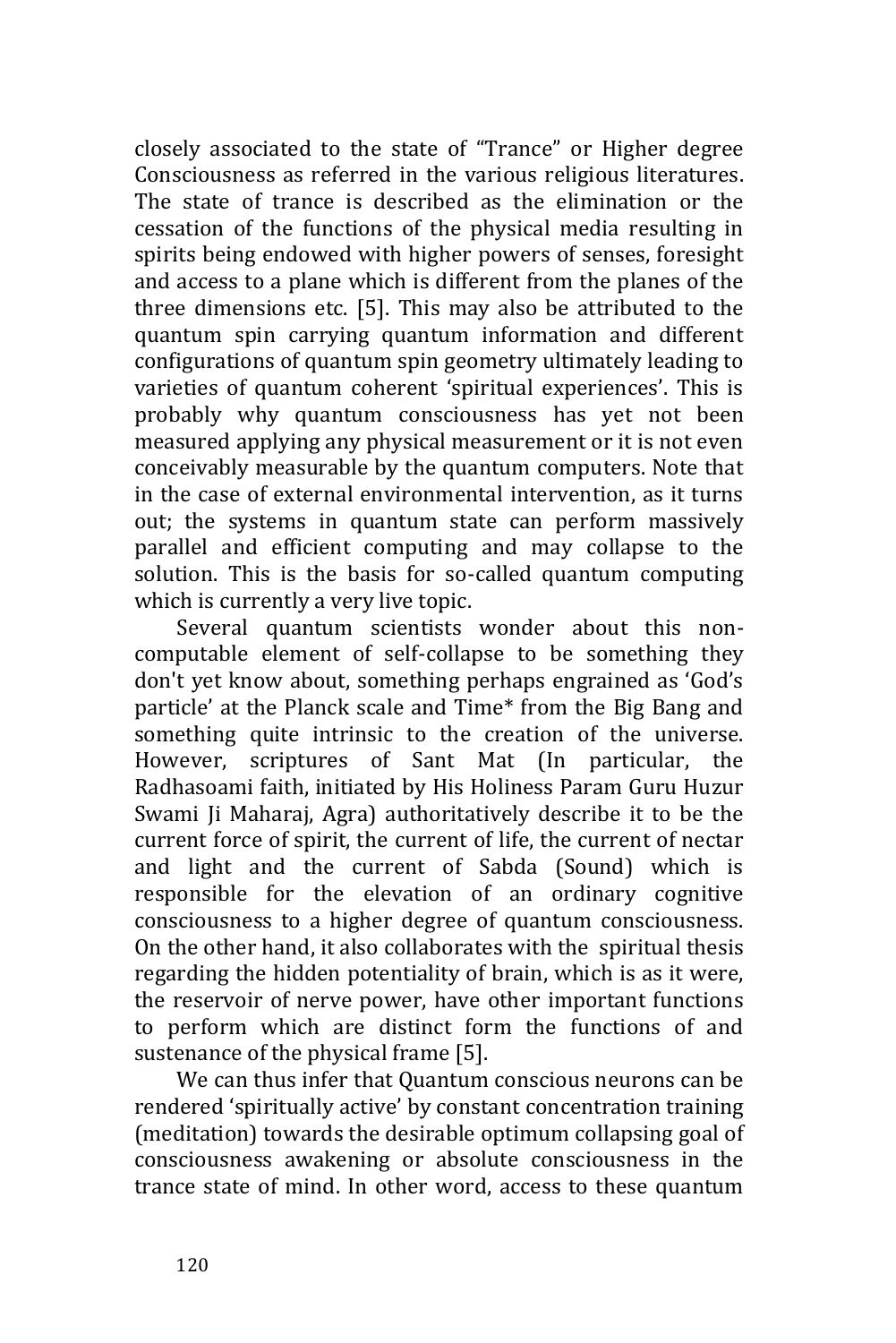consciousness states originates when a self-organizing process (the objective reduction) somehow coupled with neural activity collapses quantum wave functions at Planck-scale geometry. On the above lines of the excitation theory, In 1986 John Eccles, the British neurophysiologist who discovered neurotransmitters, had also speculated that synapses in the cortex respond in a probabilistic manner to neural excitation, a probability that could well be governed by quantum uncertainty given the extremely small size of the synapses "microsite" that emits the neurotransmitter.

[\*Planck Scale and Planck Time: Max Planck in 1899 gave two constants: Gravitational constant and Planck constant. Planck scale under Planck constant equals to  $10 * -35$  meter whereas Planck Time equals to 10\* - 44 Seconds. It is pertinent to note here that according to quantum physics, at Planck Scale, all the laws of universe (Electromagnetic, weak and strong nuclear force and gravitational force) come as unison – The grand unified field theory (GUT symmetry) - and can be applied to explain virtually everything that exists in the known universe.

It may also be indicated here that in the process of meditation, repeated or continuous quantum synaptic activation can result in alteration of the physical structure of neural synapse itself and hence, may bring about a permanent and radical change in the human consciousness and spiritual awakening via a neural mechanism of synaptic plasticity. Here, the extensive mutual networking of neural synapses of an activated bunch of quantum neurons and their corresponding synapses can also awaken 'weak neighbour neurons' having dormant or very low synapse not reaching to the quantum consciousness threshold for action potential initiation. It can be facilitated by a simultaneous firing or bursts of action potentials of trained and activated consciousness neurons (through repetitive meditation practices) initiating "awakening impulse' in their cells where quantum neural synapses are weak, dormant or even dead. It can be termed equivalent to the Hebb's biological learning law, according to which the more frequently activated synapses strengthen, while those ones less frequently activated weaken.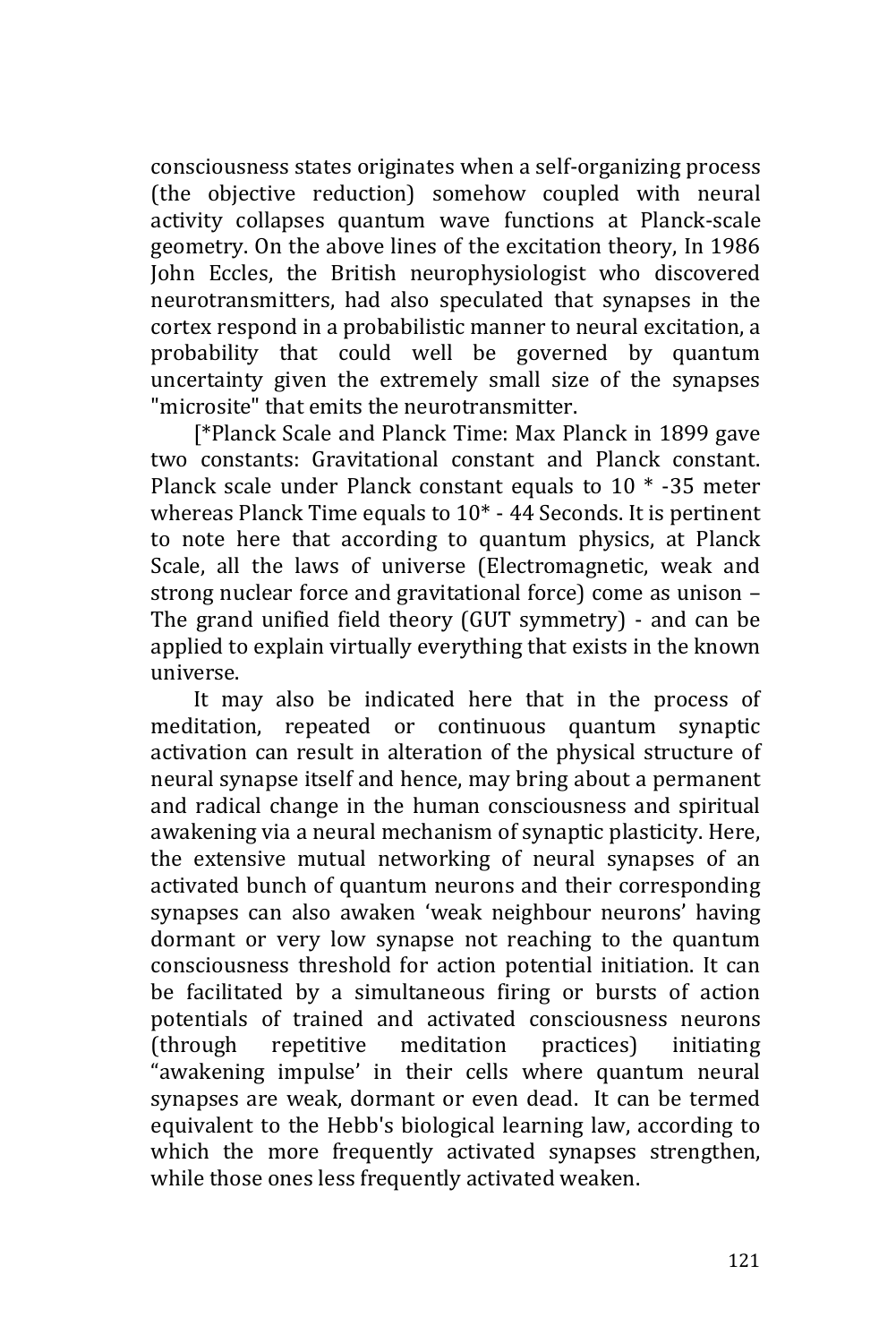As a quantum equivalent of the neural summation process, the "self-collapse" of quantum neural state results in particular "conformational states" that may further regulate neural processes. These conformational states can interact with neighboring states to represent, propagate and process information and each self-collapse corresponds to a discrete quantum conscious event taking place under cortical brain [6]. Sequences of such events then give rise to a "stream" of enhanced quantum consciousness. In nut shell, the quantum neural phenomenon controls the cognitive consciousness operation of the brain through its underlying quantum coherent state which is speculated by neurophysisists and scientists to be arranged systemically in space-time geometry at the fundamental Planck scale and that a self-organizing Planck-scale process results in quantum consciousness in humans or better to say, across the humanity.

#### **II. Quantum Consciousness & Genetic Framework**

#### *Genetic Correlate to Quantum Conscious Neurons*

In his discussion about the neural underpinnings of consciousness, Francis Crick, co-discoverer of molecular sequence of nucleic acid (DNA) had once said- "You are nothing but a pack of neurons" [7]. Now it is established that neurons are basically the expressions of genes and hence, the building blocks of brain including quantum conscious neurons. Recent advances in the emerging field of imaging genetics have demonstrated a much tighter link between genetic makeup and the functioning of brain and mind. Genes not only control the development of neurons to make up brains, but they also govern neuronal gene expression during our daily lives. It may thus be safely hypothesized that quantum conscious information loaded over the quantum spins as elaborated in the previous section, derives its quantum properties through its genetic encryption or coding pattern. It has also been speculated that "if consciousness is a definite, inheritable characteristic, it must have had survival value for it to evolve. It then follows that consciousness must be en-coded somewhere in our genes [8].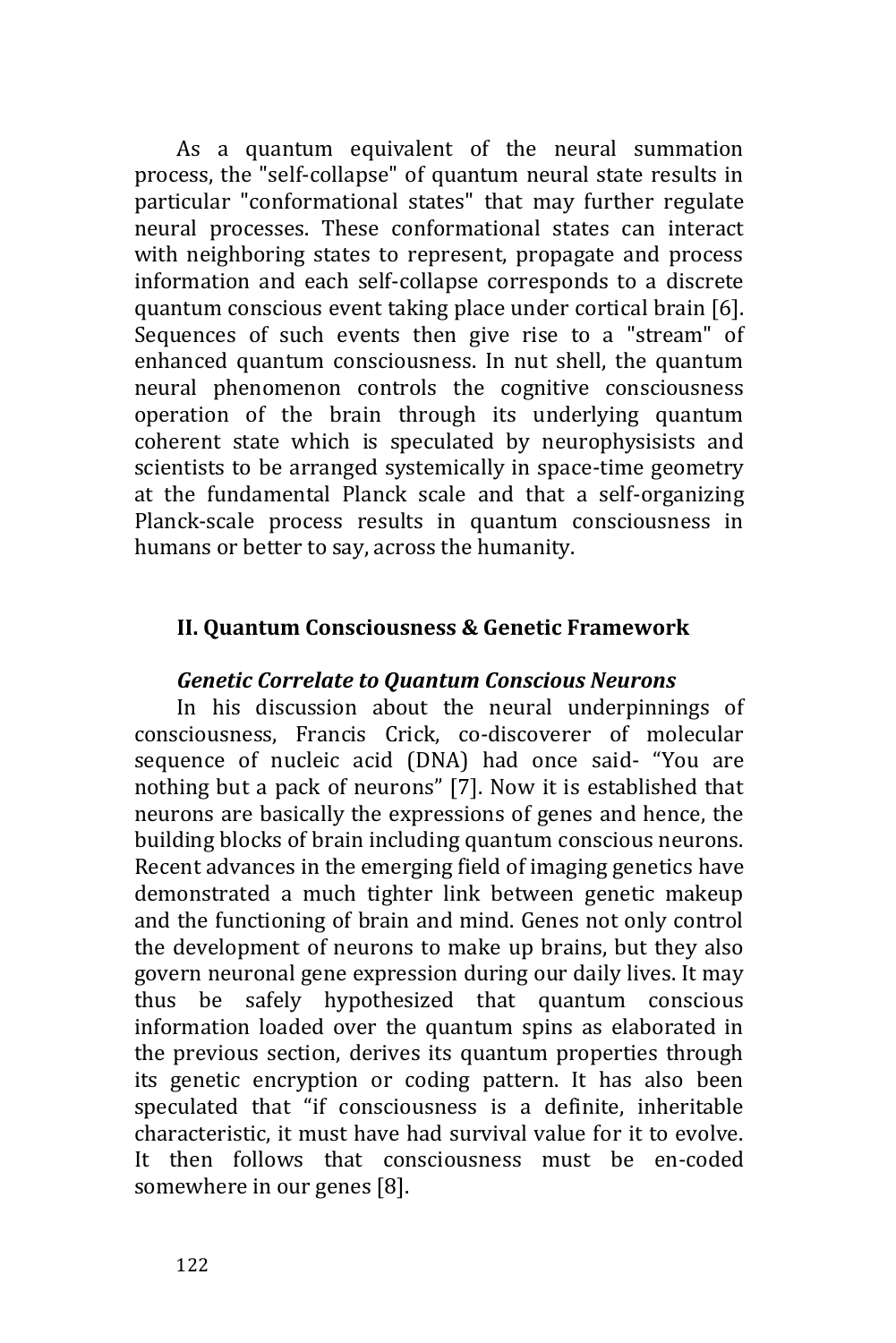Genes are also said to be virtually responsible for every step of the neurotransmitter cycle, including the formation, transport, pre-synaptic expression and post-synaptic reception of the transmitter. It further reiterates that, genes thus operate at every level of the neural process. They can indeed be treated like fundamental building blocks for both the structure and the functioning of the brain and set the stage for how neurons and functional groups of neurons act in response to different inputs.

#### *Genetic Dualism of Quantum Consciousness*

It has been hypothesized that, every quantum behavior of cognitive consciousness shall have a dual characterization as self-governing super positioned coherent entity grounded on the genetic platform. The consciousness problem is, therefore, made of two parts, one that deals with the quantum expression of cerebral neurons and the other that deals with how/why those expressions originate. This dualism proves that consciousness is an expressed and potentiated feature of human brain which is somehow related to its genetic properties. It also states a tight relationship between the quantum structure of consciousness and its genetic or functional organization in the form of Genome. From these principles, it follows that manifestation of quantum consciousness is due to the genetic and functional organization of the brain. What it also suggested is that quantum consciousness doesn't come simply from the act of putting cerebral neurons together by magic. Although it is a fundamental property of human neurons, its quantum conductivity depends on the proper circumstances to take place or say, genetic constitution to build in the human genome in order to derive the optimum results.

The neuro-genetic thesis of quantum consciousness proposed here can further be validated on the Darwinist theory of human evolution. If we assume that a similar law of evolution is responsible for all living phenomena, from the creation of species to the physiological system, and we admit that mind is one of them, then, a possible scenario of neuralgenome interface emerges, which is compatible with our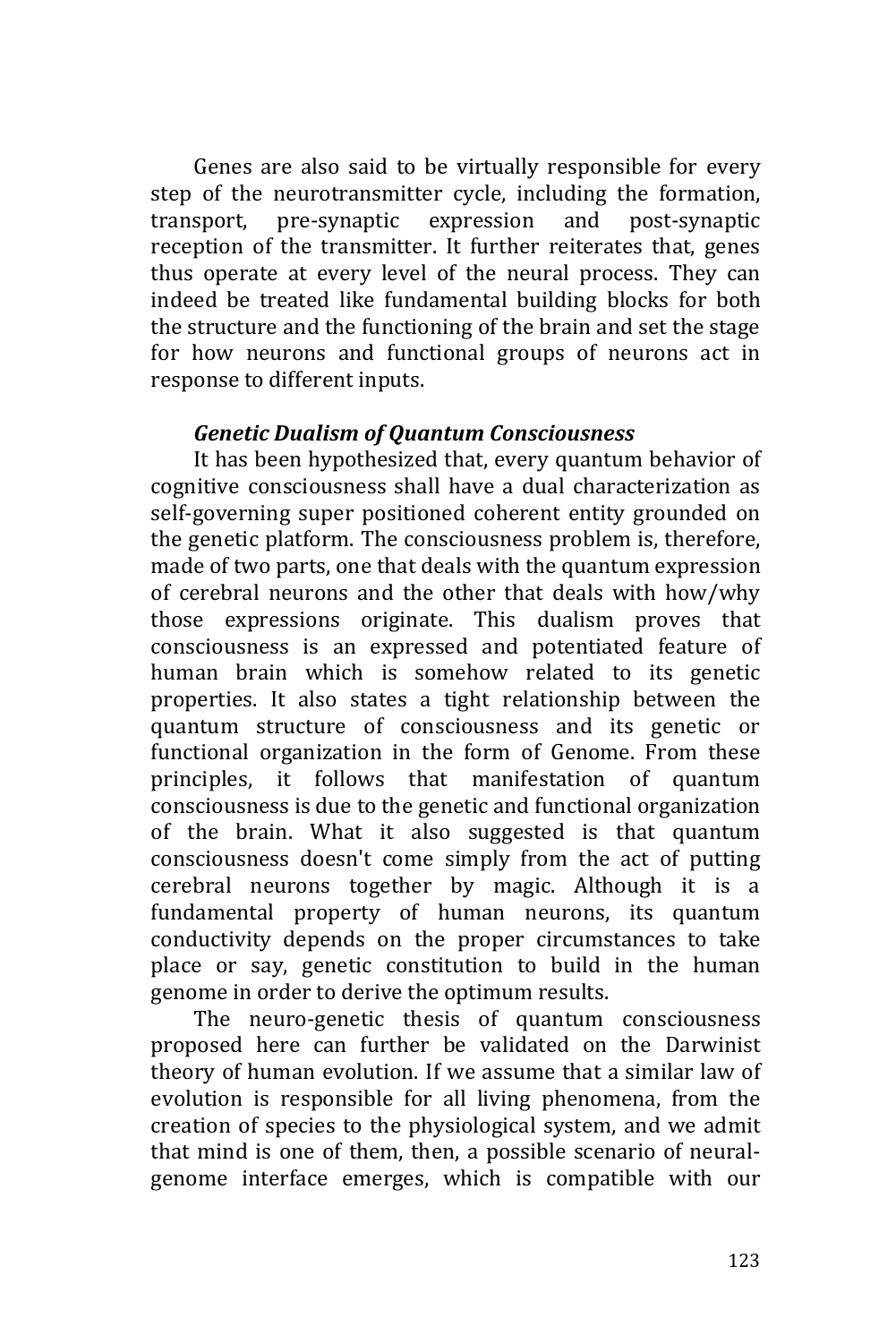hypothesis. In nutshell, quantum consciousness engrained in human mind is a mental equivalent of a genetic thread. Similarly, if quantum consciousness comes from a fundamental property of matter or say, human genome, then, we can study why and how, under special excitation circumstances (as described in the earlier section), that very property enables a particular configuration of matter (the cerebral neuron) to exhibit quantum consciousness.

The basic postulate here is, as we know, genes predispose to various ailments and diseases much before their actual and physical manifestation in the life of a human being and this has been proved substantially and authoritatively through the research findings of the human genome projects carried out in number of countries where scientists have succeeded in sequencing the human genome. Following this line, we can also say that cognitive consciousness might also be coded somewhere in the human genome knowing the genetic-neural gateway and transmission mechanism. This theory, however, admits the existence of quantum consciousness as separate from the physical properties of neural matter as we know them, but, at the same time, we also need to accept quantum consciousness arising from a physical genetic property of humans that behaves in a fundamentally different way from the physical genetic properties of other low conscious species. So, in a sense, quantum consciousness is not a "physical" property, but it is still a property derived form its constituting genetic physical matter. It can be reiterated here that although neural wiring in human brain is carried out by processes that are derived from the genome, but the information for this wiring is not entirely contained within the genome itself. Rather, a human brain develops by a progressive sequence of steps each involving interplay between genetic programs and environmental influences as propounded in the Darwin theory of evolution.

## *Quantum Uncertainty and Genetic Certainty*

The famous equation of Quantum theory embodying Heisenberg's Uncertainty Principle emphasizes that in the quantum picture of the world, each individual event cannot be determined exactly, but has to be described by a 'wave' of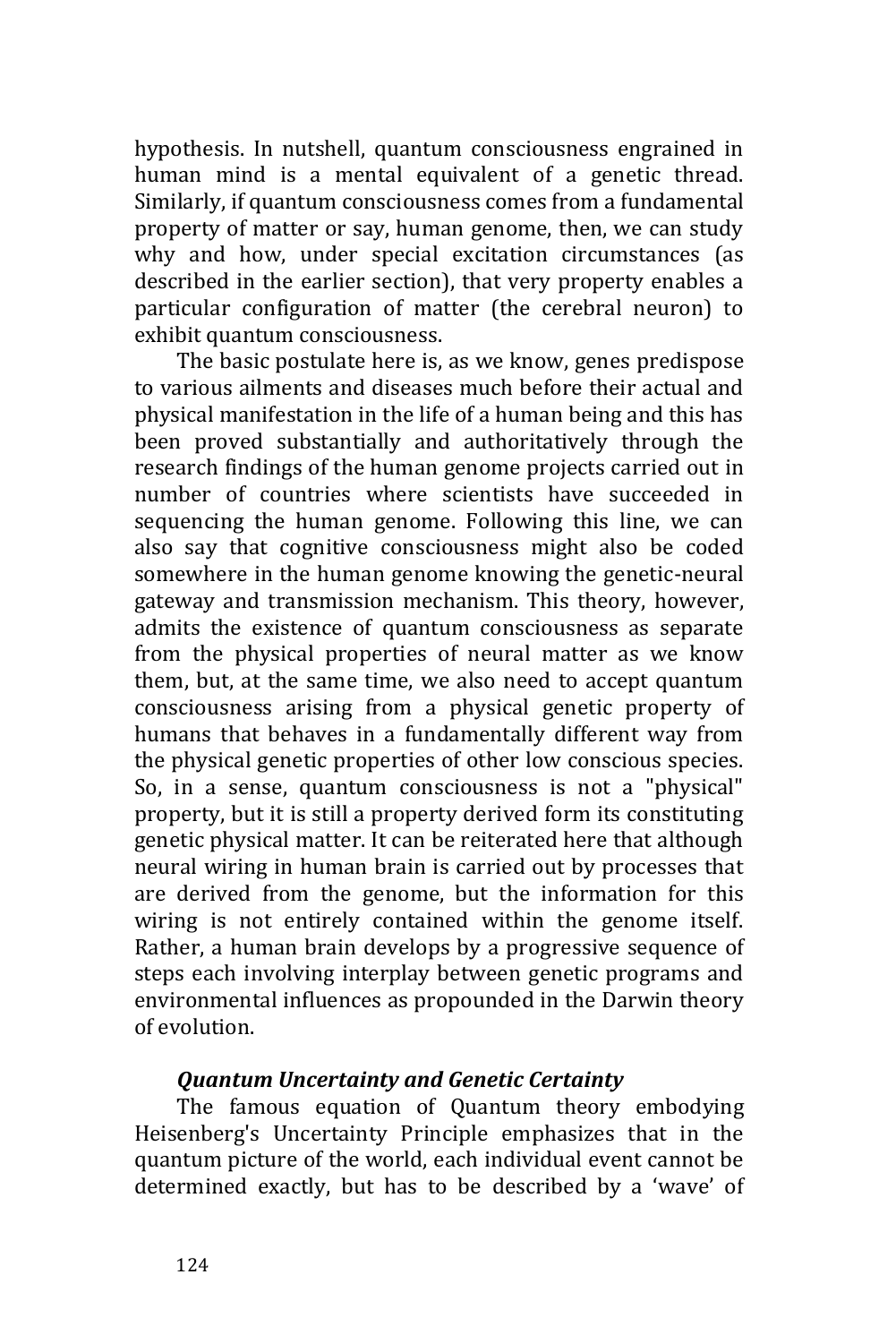probability. However, if we trace the evolutionary placement of neurons in the human brain migrating and developing axon connections from early childhood to maturity in a human being (as discovered by the human genome project, mapping genome sequences all over the world), we have no choice than to draw a conclusion that the Nature is highly deterministic in all instances of specificities including the arrangement of cerebral neurons firing quantum pulses of consciousness. Nonetheless to say that certain genes in the human genome have a unique function in space and time in developing quantum neural consciousness in the brain as hypothesized earlier in the section 'quantum conscious neurons', but that too must also be under the dynamic evolutionary influence of the environmental factors.

Genes are, therefore, fundamental for they constitute the basic neural framework and leading the way we experience quantum consciousness. It is no wonder that the DNA has been reported to emit electromagnetic radiation (photons) in the microwave spectrum (1-4 billion cycles per second derived from the electricity that is flowing through our nervous system and spinal cord) and hence it may also carry a message to the quantum conscious neurons having photon receptors or neurotransmitter receptors through 'electrical synapses' which exist much less in number than chemical synapses in the neural arrangement but are more reliable [9]. This conceivably builds a tunnel of DNA-Photon exchange through Cognitive-Cerebral gateway.

Going by the same premise of Microcosm-Macrocosm theory elaborated in the faith of saints, it is suggested that the human physical body possess those genotype-phenotype patterns of DNA, which can emit a radiation of higher order, building an inseparable communion with the consciousness photons (neurons), thus, evolving into a quantum conscious Neuron-Genome gateway.

Illusion or Perceived Reality?

It would be prudent to bring back here the issue of perceived reality or impressions about the pre-structured and deterministic cognitive consciousness versus quantum consciousness. The fact is when we measure a quantity in a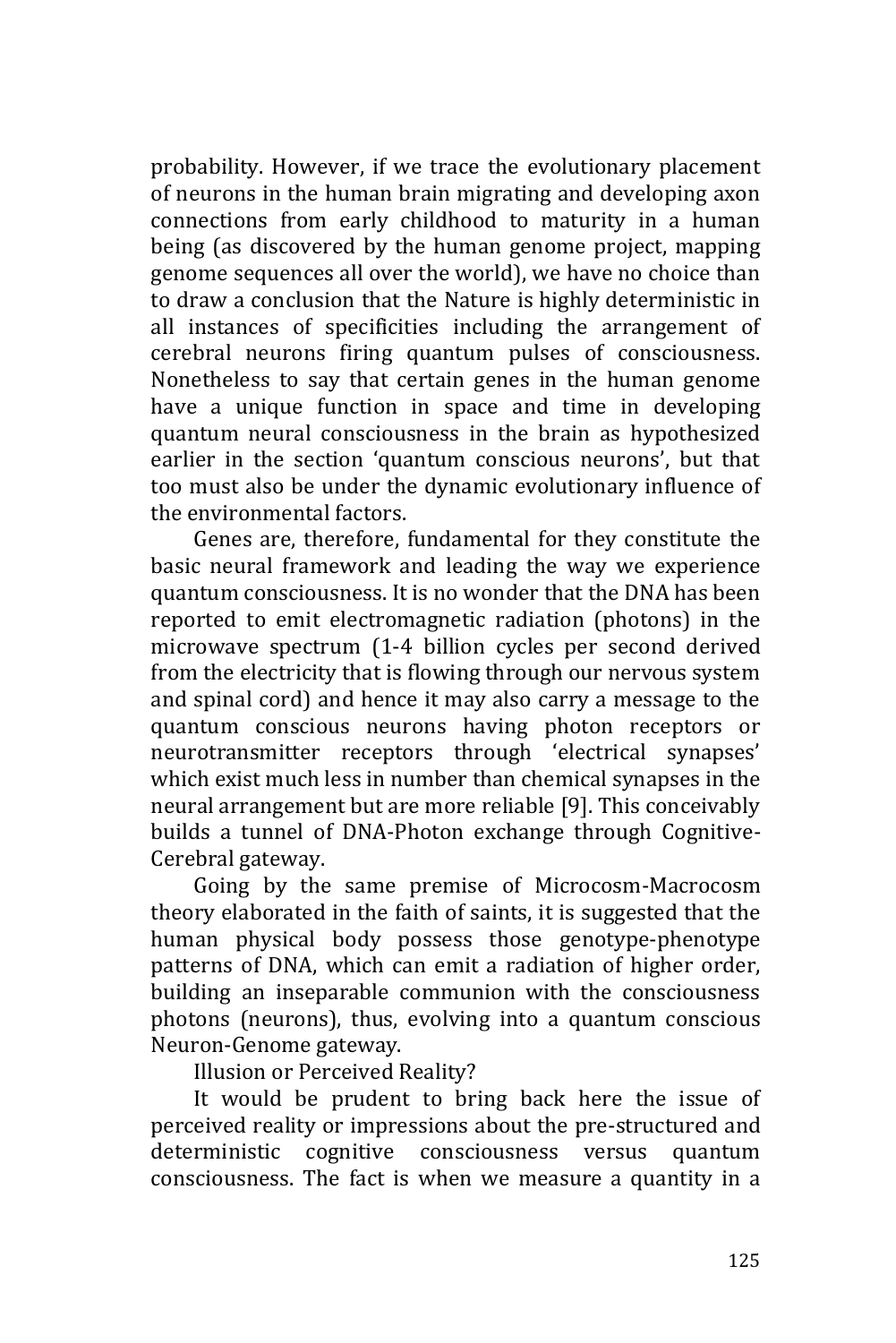quantum state, we unconsciously apply subjective reduction, which means that though the system itself is not in any specific state, rather it is in a quantum position of possible states (wave form), but at the point of observation, the observation causes the quantum state to reduce or 'collapse' to a specific state giving an impression or illusion of its static manifestation. The American physicist Henry Stapp also holds that the Quantum Theory does not talk about matter, it talks about our perceiving matter. Stapp, here, rediscovers George Berkeley's idealism – "we only know our perceptions (observations)" [10].

## **III. Computation of Quantum Consciousness**

## *The Brain as Measuring Device*

In 1989, the British psychiatrist, Ian Marshall suggested that consciousness in human brain may arise from the excitation of a sort of condensate (such as Bose-Einstein or Froelich-style condensate) and, whenever the condensate is excited by an electrical field, conscious experience occurs. In his opinion, the brain would maintain dynamical coherence thanks to an underlying quantum coherent state which is precisely due to the properties of such a condensate. Scientifically measuring, the best neuro-physiological correlate of consciousness (NCC) comes from EEG (Electroencephalography. Figure 4), voltage fluctuations recorded from scalp or brain surface. EEG is divided into frequency bands: Delta (< 4 Hz), Theta (4 to 8 Hz), Alpha (8 to 12 Hz), Beta  $(13 \text{ to } 30 \text{ Hz})$ , Gamma  $(> 30 \text{ Hz})$  and Coherence in gamma synchrony among different brain regions may be described as the most appropriate correlate of physically measurable quantum consciousness.

According to John Dunne, Emory University, consciousness itself is only momentary... a sequence of moments..causing each other…each moment of consciousness only lasts for a very short period of time. A very advanced meditator… is able to detect the transition from moment to moment… They are..1/64th of the snap of a finger". Buddhist writings are also known to quantify the frequency of conscious moments. The Saarvastivaadins describe 6,480,000 moments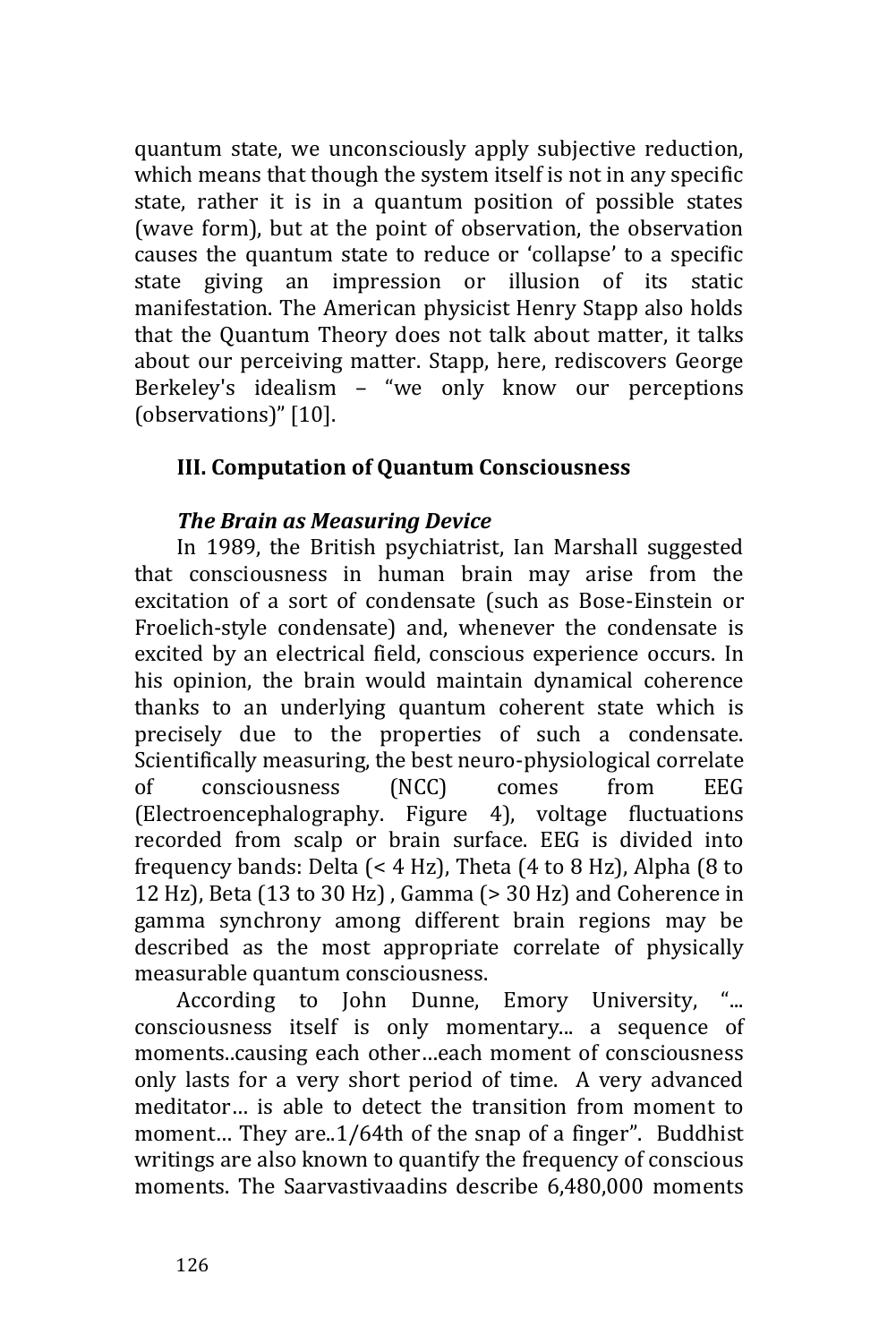in 24 hours (one moment per 13.3 seconds = 75 Hz), and Chinese Buddhists as 50 'thoughts' per second (50 Hz). Note that Gamma synchrony EEG is 30 to 90 Hz.

At the quantum level, it is hypothesized that the computation of quantum consciousness is possible through the protein qubits orchestrated by synapses inside the mocrotubular arrangement of neural circuitry (Figure 5).

Hence, the brain is, in effect, treated as a Heisenberg-type quantum measuring device, according to which, the mental life of each human being is representable as a sub-sequence of the full sequence of Heisenberg events. The neural wave function enfolds superposed possibilities, and then consciousness chooses one classical branch and annihilates the others [10]. However, some even propose that there is no consciousness with a random core like above. Instead, consciousness is cybernetic. Scientists maintain that the evolution of the quantum wave function of neural circuitry is not random, but optimized under a principle of "least neural action". In this way, the random effects of quantum consciousness can be replaced by a "cybernetic" quantum consciousness operating as a free-willing agent. This also gels well with the earlier idea, giving rise to a remarkable and dynamic possibility of existence of genetically engrained quantum neural phenomenon in the human brain. Under the cybernetic approach, consciousness participates in an interaction [11]. According to this, consciousness is a quantum eruption offering possibilities to the match with sensory input and thus with reality. Therefore, mental states are not randomly chosen in mental acts but conserve real symmetry and evolve under optimal control (i.e., minimization of the neural action). We can thus infer that 'Cybernetic consciousness' here is fully consistent with the physical principles of quantum field theory and the spiritual thesis of God's grand design.

Whichever ways; by introducing consciousness, we can conclusively recognize that brain substrates uphold secondorder quantum fields, and so should not be treated as ordinary physical measuring devices. One definitely obtains a philosophically elegant resolution of the paradox of quantum measurement which says that 'probabilistic occurrences in the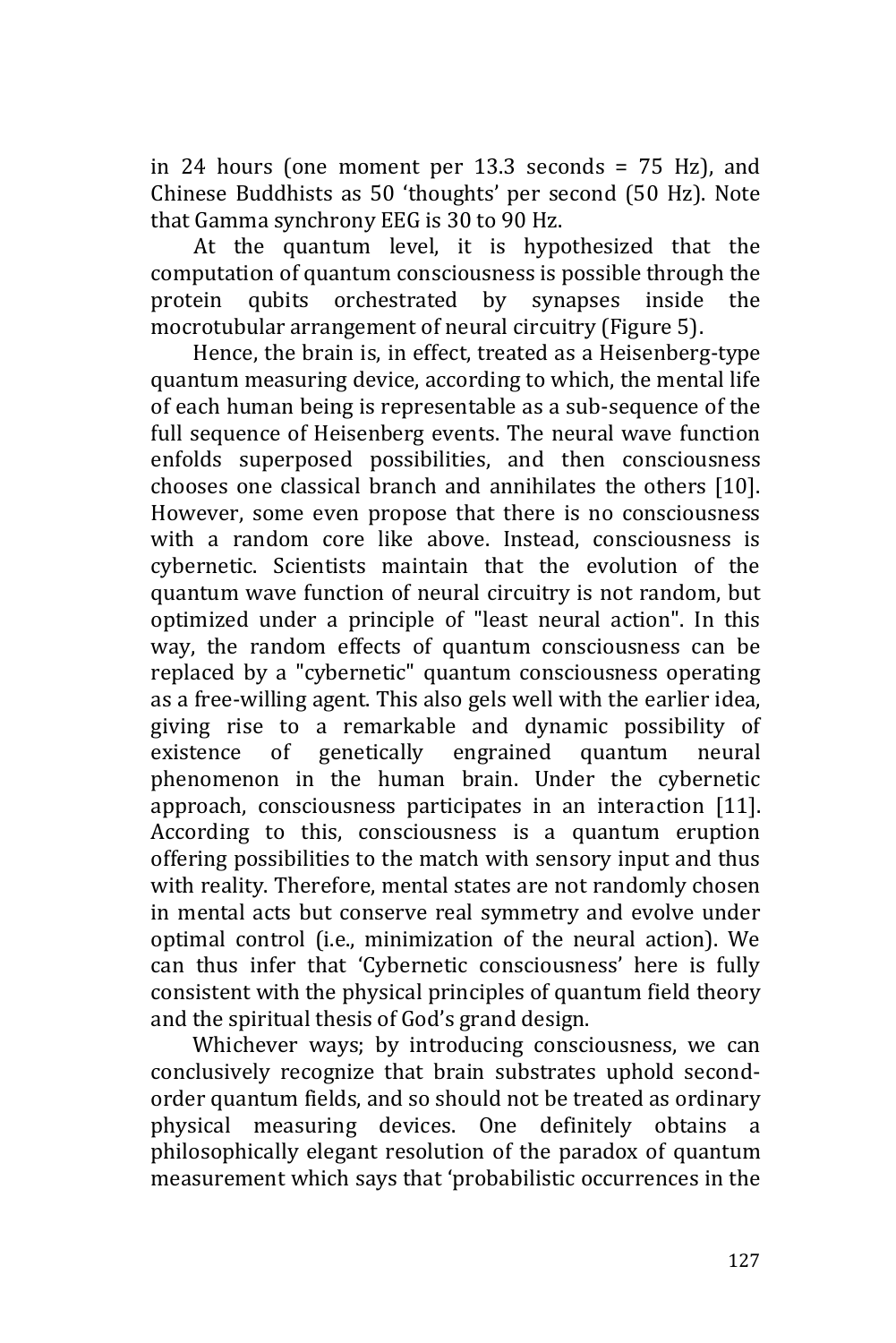quantum world are replaced by definite occurrences when they enter consciousnesses. This implies that Schrodinger's cat (a quite infamous paradox of 'half dead-half alive cat' propounded by Schrodinger to explain quantum uncertainty) becomes definitely dead or definitely alive when a conscious being sees it. [12]. In other words, coherent super-positions, the multifaceted quantum waves, exist in the transcendent order until consciousness brings them to the world of appearance with the act of observation and, in the process, consciousness chooses one facet out of two, or many, that are permitted by the mathematics of quantum mechanics. Hence, consciousness is not about doing something to objects via observing, but consists of choosing among the alternative possibilities that the wave function presents and recognizing the result of choice.

This conscious 'selection' is a continuous process happening inside human brain, which also has a measurable physical channel of manifestation. Collaborating to this quantum manifestation of human brain, it has long been known that the global electrical activity of the brain is characterized by distinct oscillatory components at different frequencies and that they correlate well with such large functional states as wakefulness and sleep and during the period corresponding to REM sleep (in which a subject, if awakened, reports having been dreaming), 40-Hz oscillation similar in distribution phase and amplitude to that observed during wakefulness is observed [13].

Thus, it proves that quantum consciousness has some direct physical effect and one may then hypothesize that the entropy reduction of arrays of possible states by human consciousness is correlated with those changes the states of conscious systems which correspond to conscious acts. This further connects to the assertion of the present research that consciousness is a process which is part of the dynamics of certain physical systems under 'an intelligent design and supreme guidance' expressing itself physically through neuralgenome gateway.

Therefore, the uncertainty surrounding quantum consciousness exhibits our own conscious choice that we make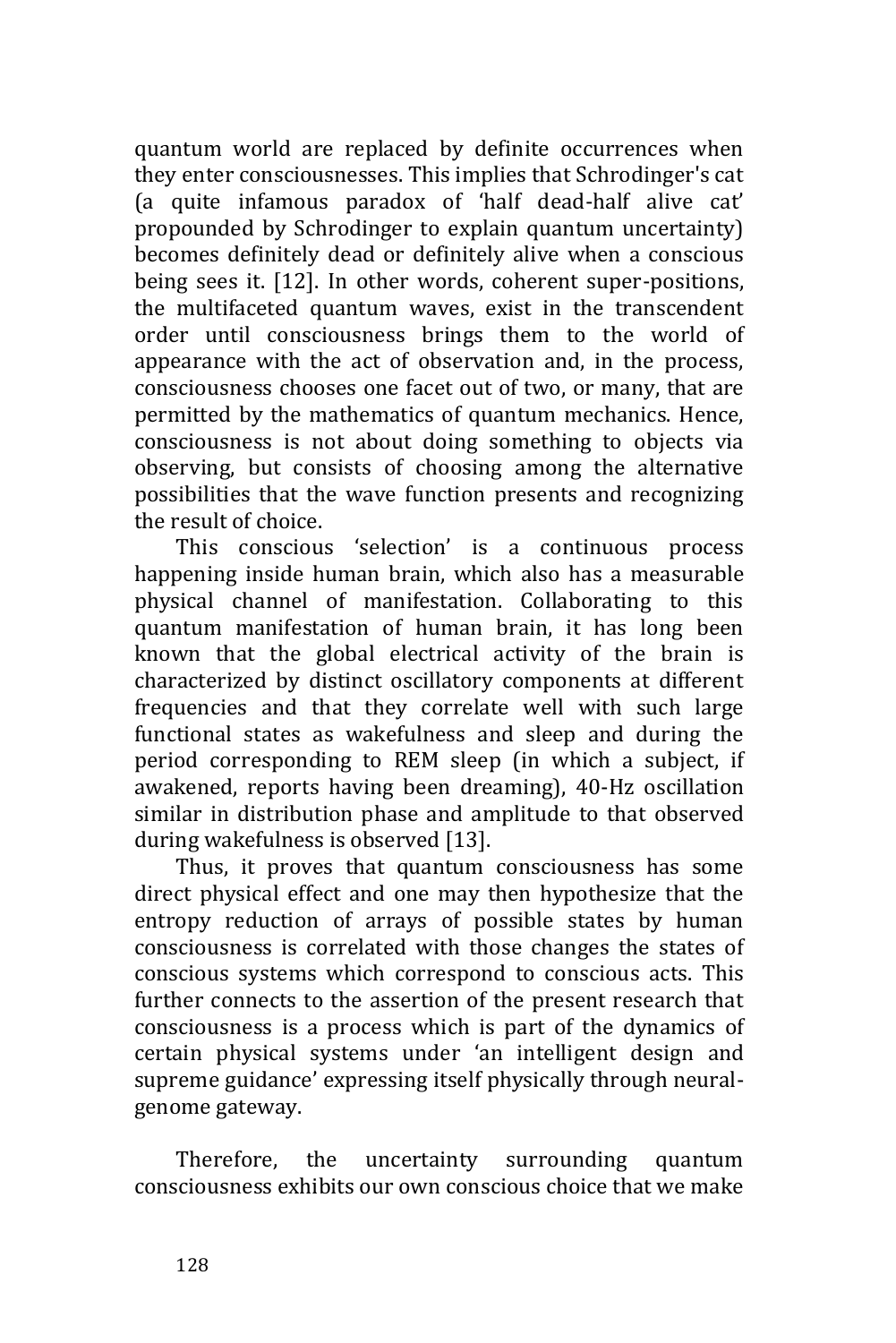and the nature replies only what we ask from it. It doesn't at all mean we have a degree of control over Nature or its quantum manifestations. We should also never forget the prime fact that all mind/brain properties and the hidden potentials at microcosmic level are subordinate to the 'spirit force' which supplies to them all the needed energy and intelligence and bliss to realize whatever is contained within or manifested outside as its physical organization. In fact there is no contradiction theory so far as we are able to understand the gradation and potential difference existing between the super quantum 'spirit entity' and that of human mind and their internal communion and relations.

## *Future Research: Designing and Developing Quantum Conscious Genome -*

Based on the above discourses, altering the DNA genome to create a perfect compatibility of a human physical system with that of the quantum conscious spiritual system might prove to be another very exciting field of scientific and theological exploration. The basic claim here is that a genetic pool of a given population potentially contains the solution, to a given adaptive problem i.e. evolution of Spiritually Conscious SUPERMAN (an idea propounded in the religious literature of Sant Mat). This solution might not be "active" because the genetic combination on which it relies is split between several subjects. Only the association of different enlightened genomes can lead to the solution. No subject has such a genome, but, God willing and only 'God willing', during reproduction, crossover or even through sudden mutations, new genetic combination occurs and, finally, a subject can inherit a "Super gene" from 'super' parents. Through this process of recombining genes, organisms can produce offspring with new combinations of maternal and paternal traits that may contribute to or enhance survival-fitness.So, towards this end, we may propose to possibly design a genetic map for our 'Quantum Conscious Genome' carrying genetic map of a quantum conscious - SUPERMAN possessing a very high grade of Physical, Intellectual, Emotional and Consciousness Quotient.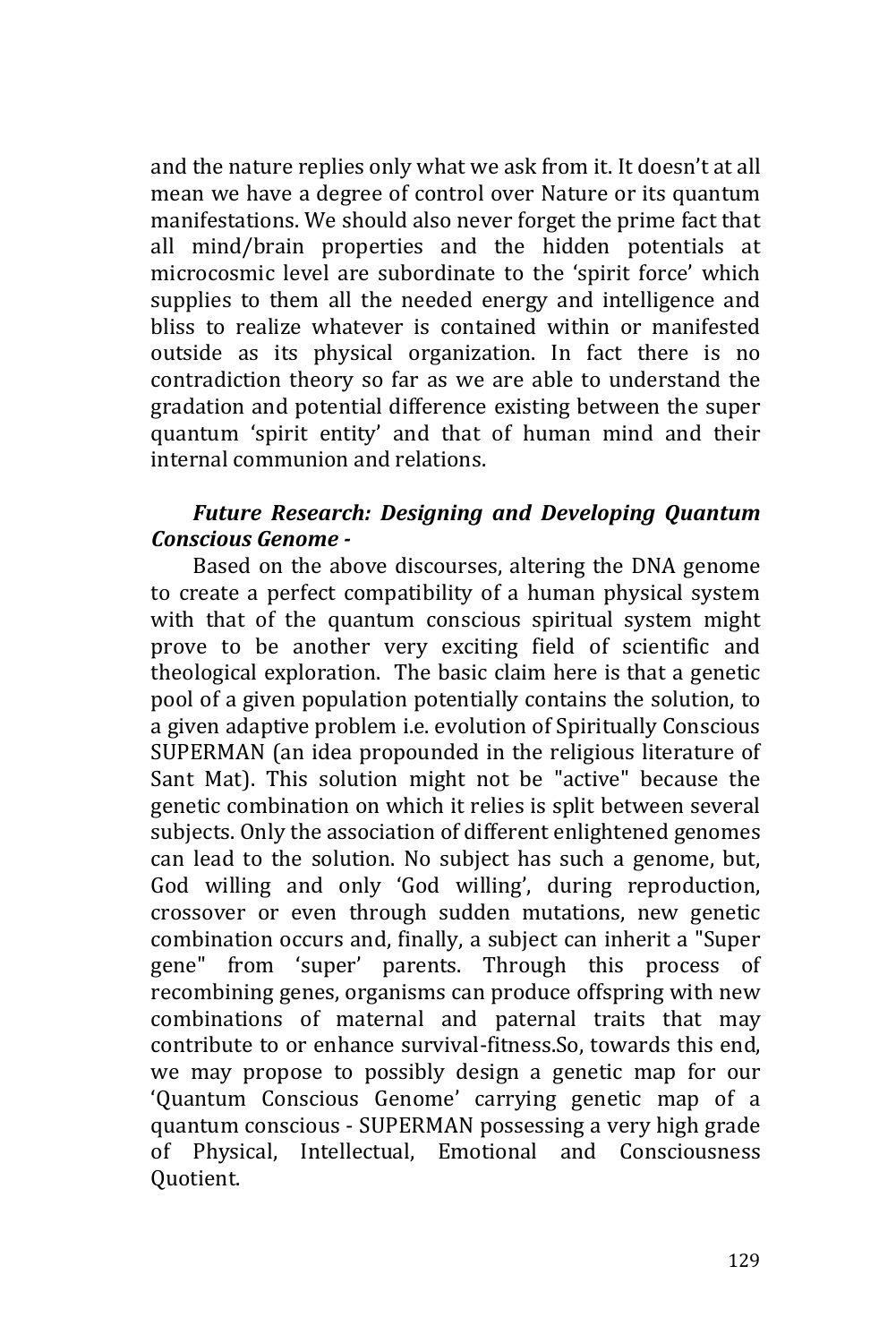## **Conclusion**:

It can be inferred from the above account that all the individual entities in the universe, matter or non-matter, are in constant systemic interaction with each other in a multifaceted coherent manner under the supervision of the supreme 'spirit force' by exhibiting the quantum properties at the microcosmic and macrocosmic levels. Their properties are however manifested under space-time geometry and unaffected by whatever is the space time separation between them. In the same manner, Quantum consciousness can be understood as a Neuro-Spiritual phenomenon which is inseparably associated and in communion with the dynamic Genetic-physical existence of a human being.

## **Bibliography**

1. HAMEROFF, S.R., and PENROSE, R.,

*for consciousness*, In: Toward a Science of Consciousness - The First Tucson Discussions and Debates, S.R. Hameroff, A. Kaszniak and A.C. Scott (eds.), MIT Press, Cambridge, MA. Also published in Mathematics and Computers in Simulation 40:453-480, 1996.

2.

http://en.wikipedia.org/wiki/Category:Cognitive\_neurosc ience

3. HAMEROFF, S.R., and PENROSE, R.,

*orchestrated spacetime selections*, Journal of Consciousness

Studies 3(1):36-53, 1996.

4. BHUSHAN, Sanjay,

*Artificial Neural Network and Genetic Algorithm*, Journal for

Interdisciplinary Research on Religion and Science, JIRRS, Romania, issue no. 5, 1843 – 4142 (E-Journal), 2009.

5. Discourses on Radhasoami Faith by Param Guru Maharaj Sahab, 'Spirit Force Distinguished Form the So-called Forces of Nature', p. 10, 31.

6. PENROSE, Roger, *Shadows of the mind*, Oxford University Press, 1994.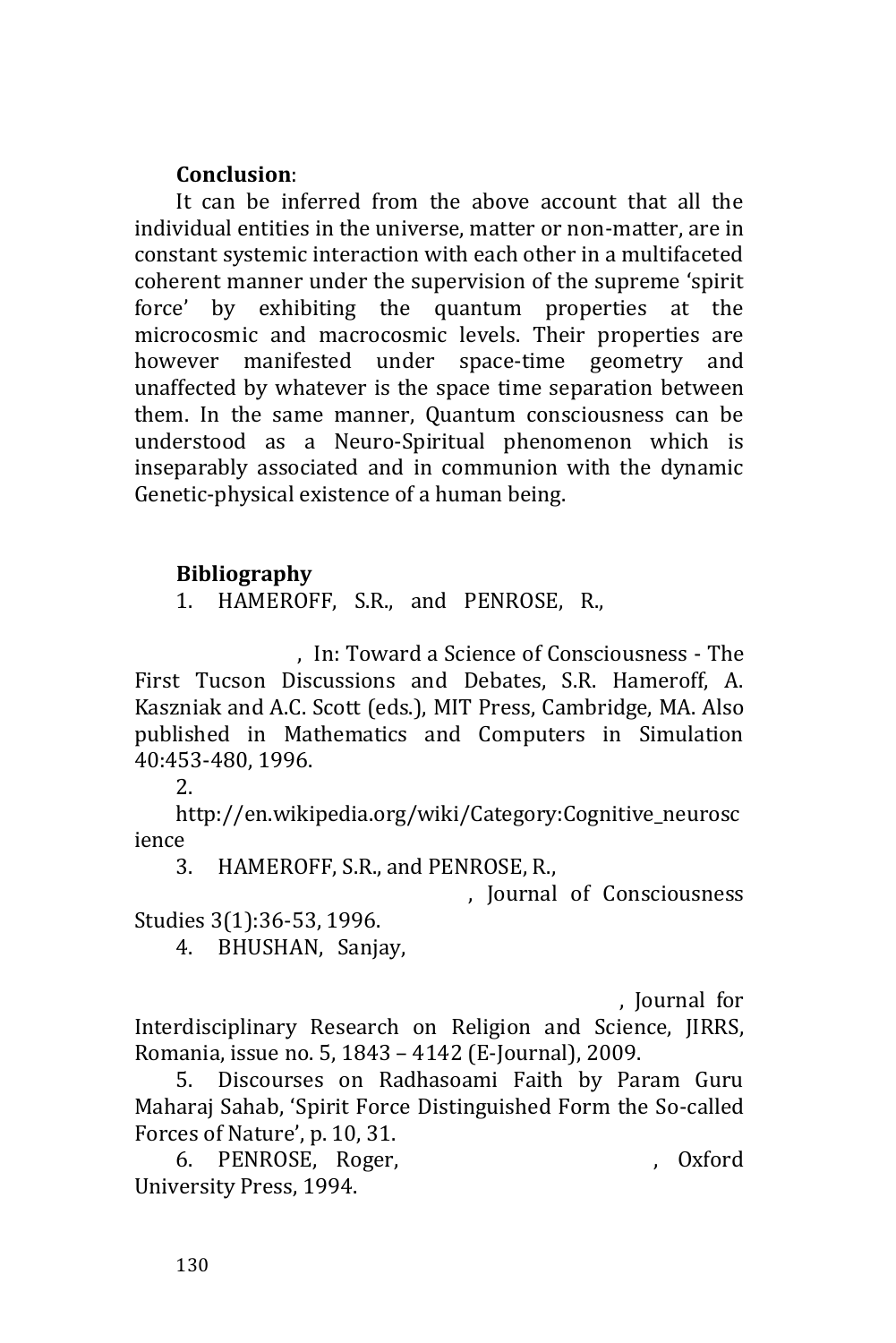7. CRICK, F., *Visual perception: Rivalry and* 

*consciousnesses*, Nature, 379, 485–486 1996.

8. JONES, David, *States of Non Mind*, Nature, 403:263, 2000.

9. HORMUZDI, SG; FILIPPOV MA, MITROPOULOU G, MONYER H, BRUZZONE R., *Electrical synapses: a dynamic* 

*signaling system that shapes the activity of neuronal networks*. Biochim Biophys Acta 1662 (1-2): 113-137, 2004.

10. STAPP, H., *Mind, Matter and Quantum Mechanics*,

Heidelberg: Springer Verlag, 1993.

11. UMEZAWA, H., *Advanced Field Theory: Micro, Macro,* 

*and Thermal Physics*, New York: American Institute of Physics, 1993.

12. GOERTZEL, Ben.,

*Mathematical Model of Mind*, Springer-Verlag, 1993.

13. CRICK, F. & Koch, C., Cold Spring Harbor Symp. Quant.Biol. 55, 953-962, 1990.

14. GRIFFITHS AJF, MILLER JH, SUZUKI DT, LEWONTIN RC, GELBART WM, *Chapter 5. An Introduction to Genetic* 

*Analysis* (5th ed.), New York: W.H. Freeman and Company, 1993.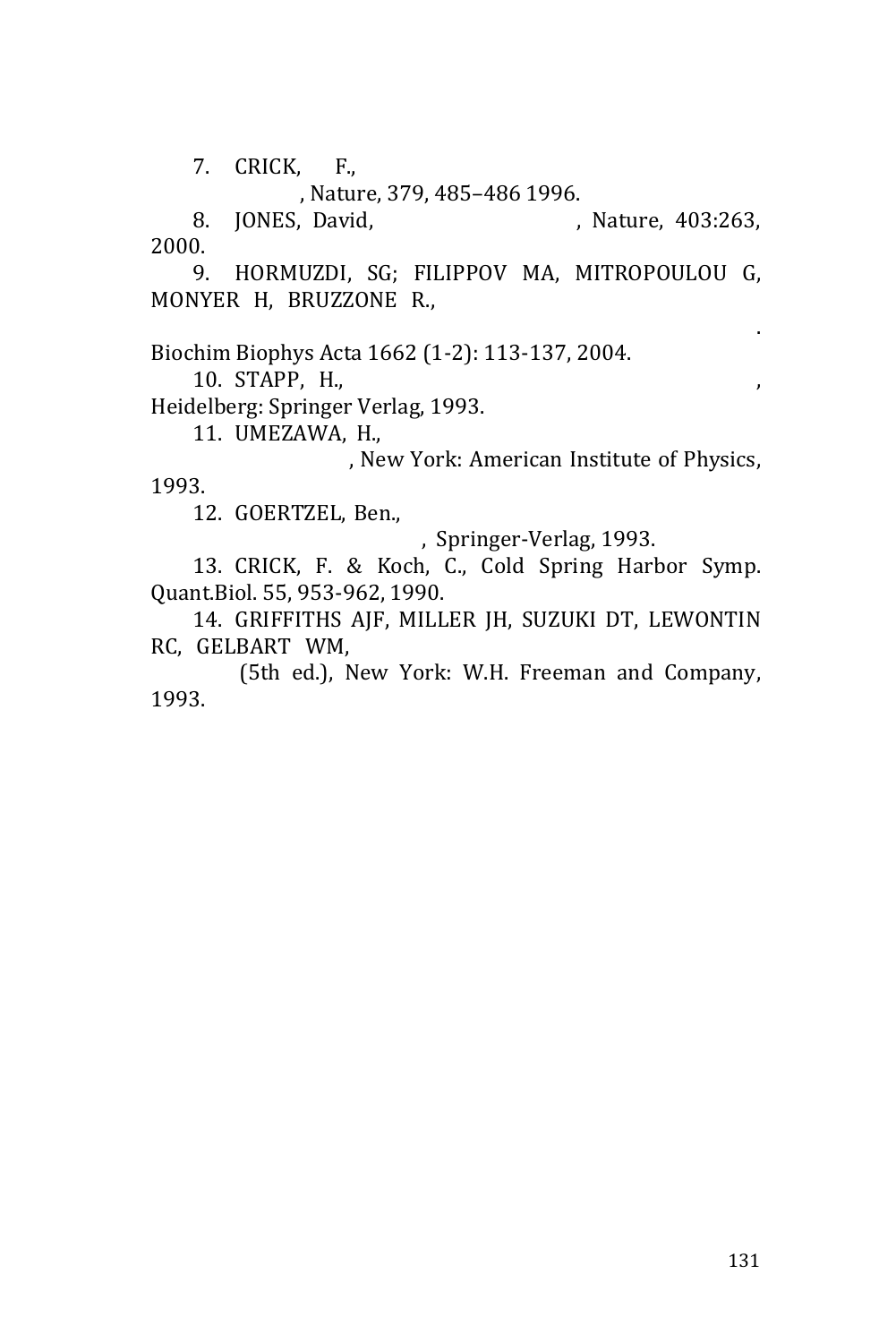## **Caption for Figures**

- **Figure 1** Microtubular Neural Structure
- **Figure 2** Objective Reduction Self-Collapse propounded by Penrose-Hameroff
- **Figure 3** Sequence of Preconscious-Conscious Events
- **Figure 4** Electroencephalogram Measurement
- **Figure 5** Quantum computations in microtubules orchestrated by synapses- Orch OR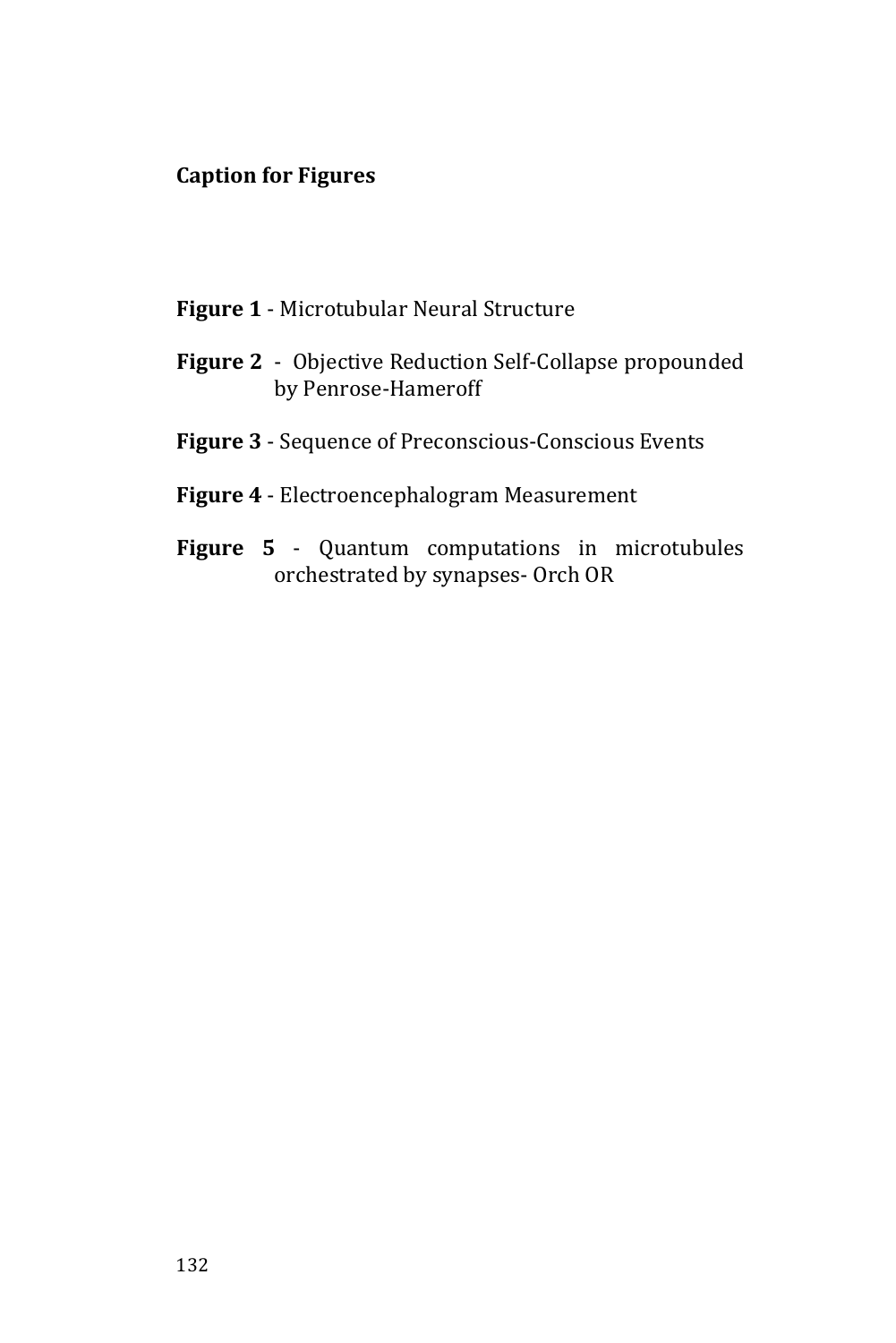

**Figure 1 - Microtubular Neural Structure**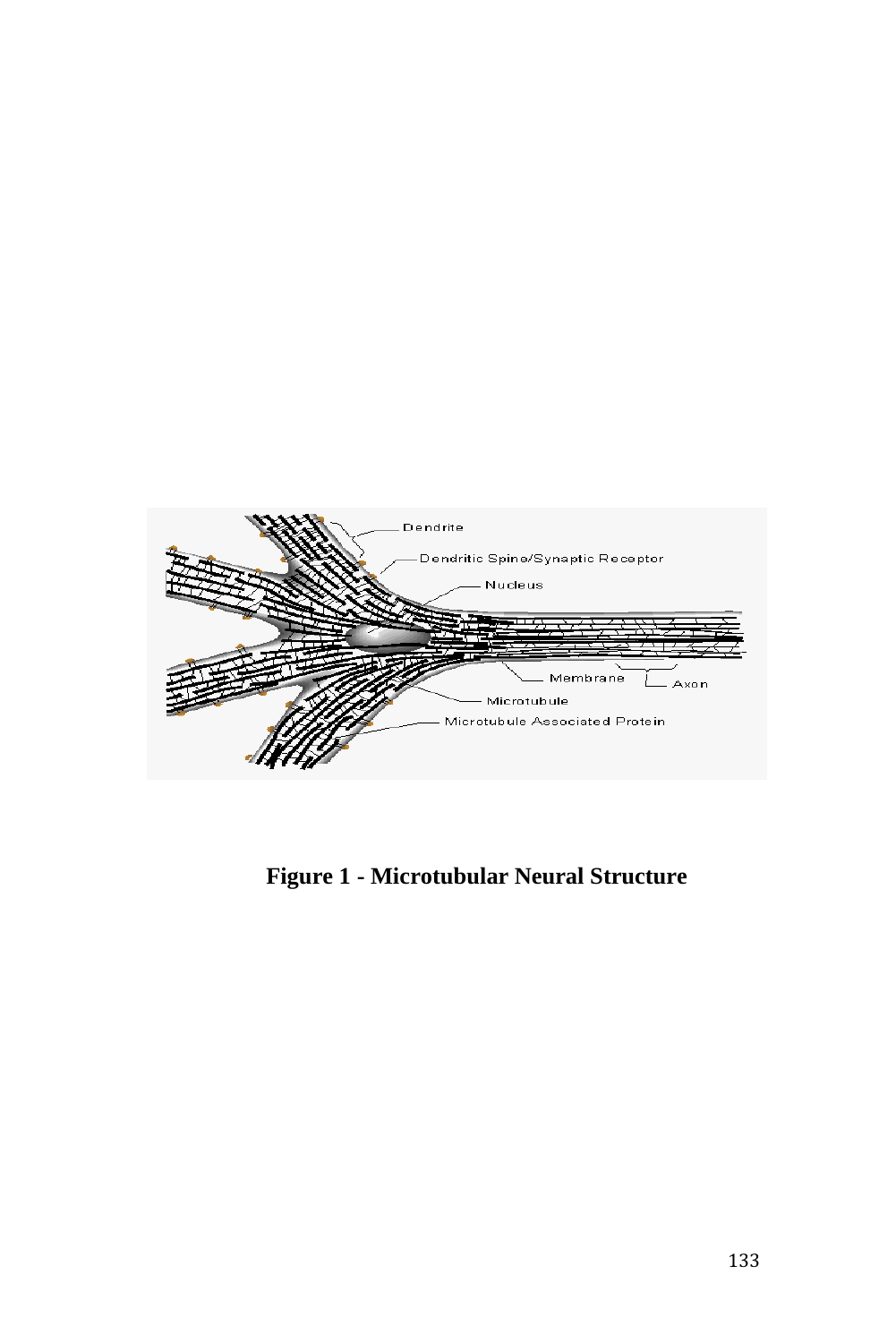

**Figure 2 - Objective Reduction Self-Collapse propounded by Penrose-Hameroff**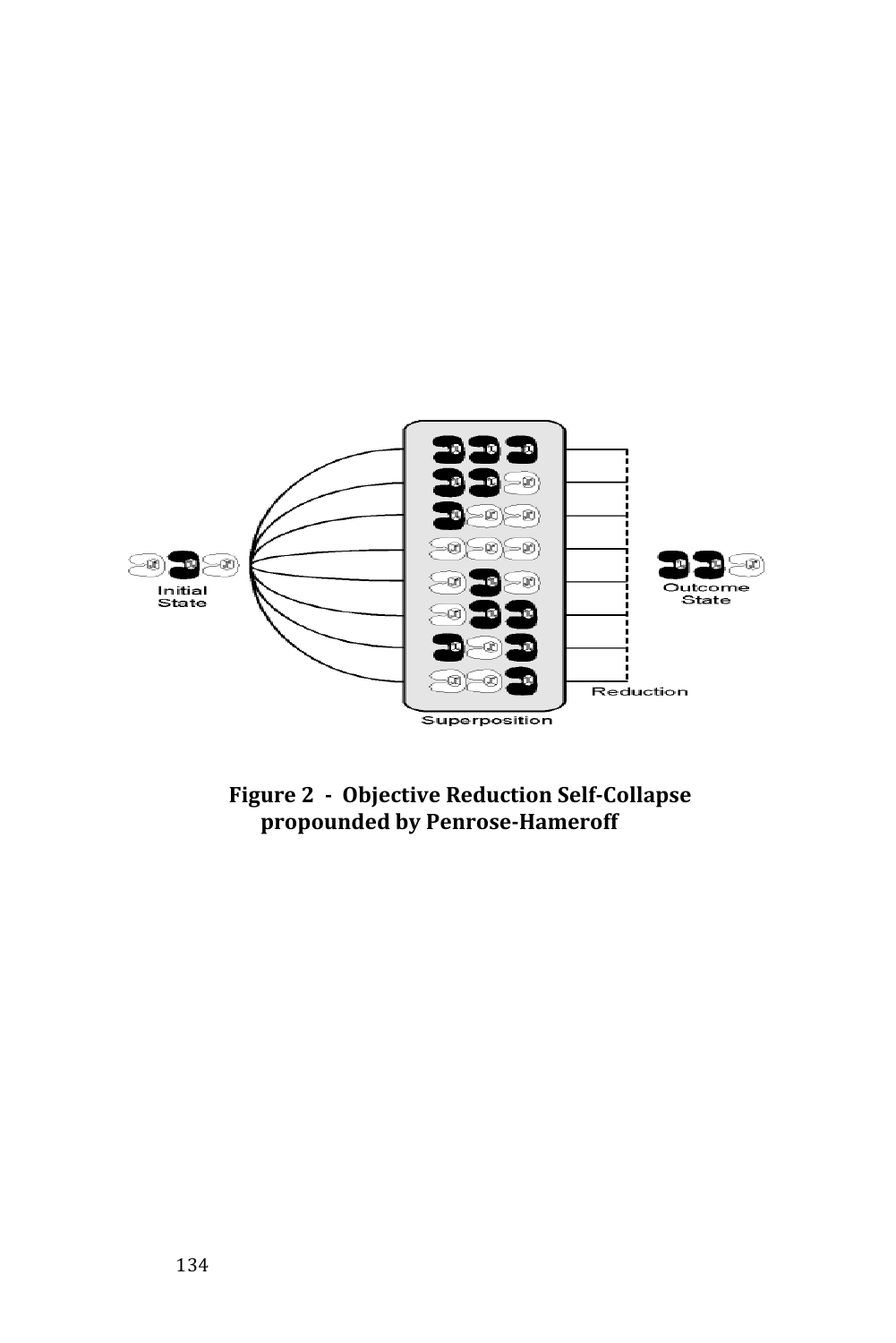

**Figure 3 - Sequence of Preconscious-Conscious Events**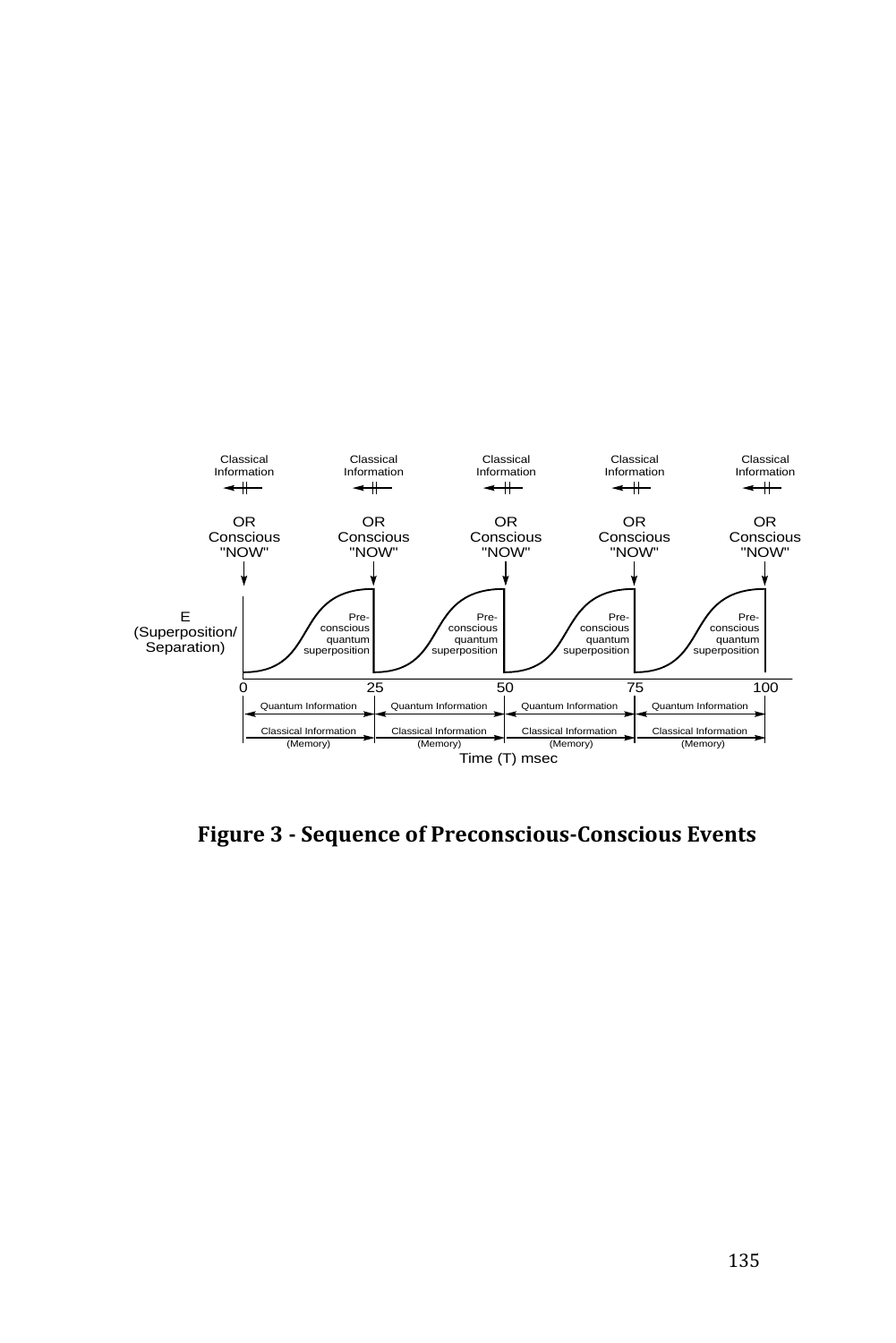

**Figure 4 - Electroencephalogram Measurement**